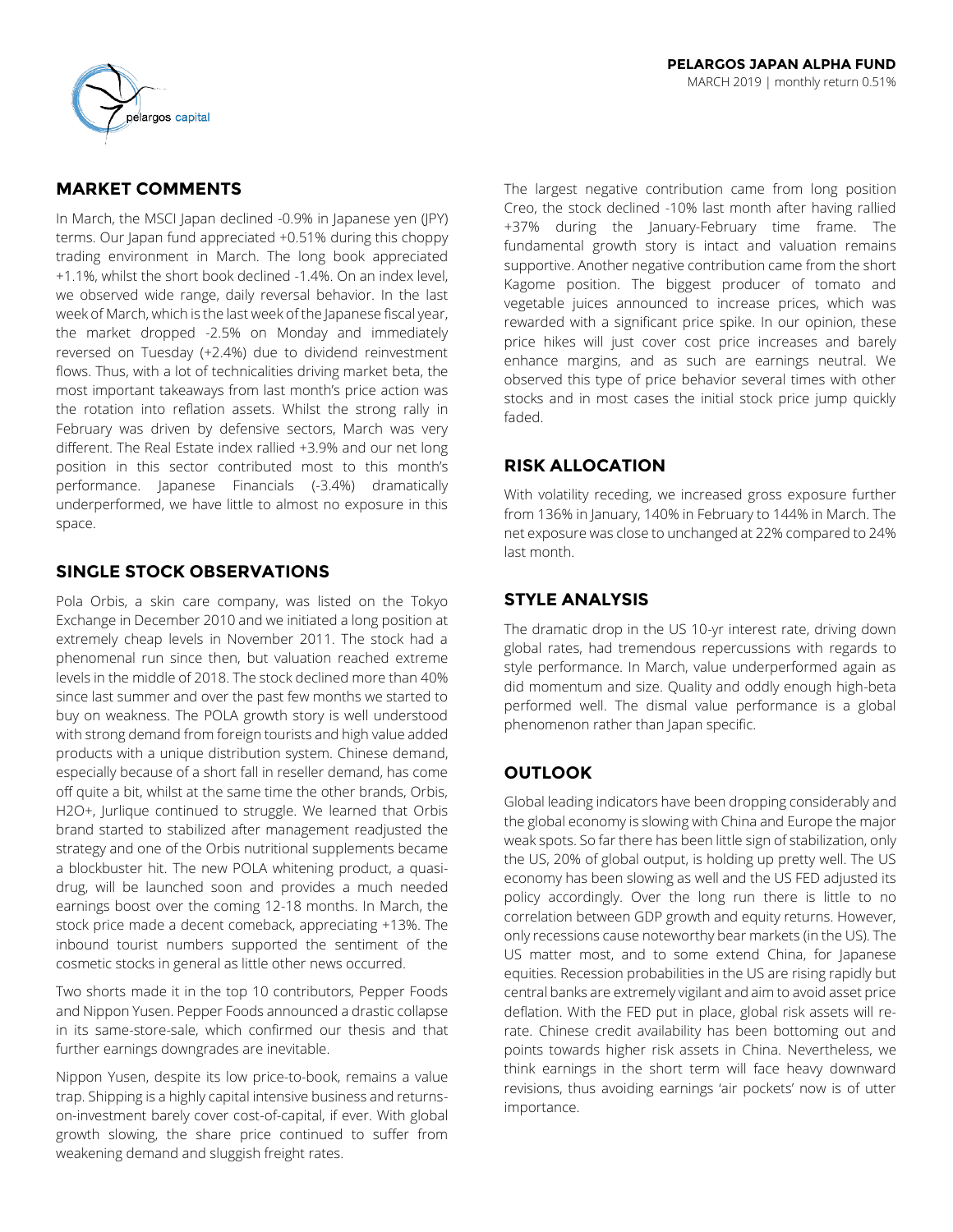

### **PELARGOS JAPAN ALPHA FUND**

MARCH 2019 | monthly return 0.51%

# **FUND CHARTS AND FACTS**



### TOP 5 GROSS POSITIONS

| Nomura TOPIX ETF               |
|--------------------------------|
| Ichigo Hotel REIT Investment C |
| Toshiba Plant Sy               |
| Taihei Dengyo                  |
| Ichigo Group                   |
|                                |

### TOP 5 MOVERS

| Pola Orbis       | 0.25% |
|------------------|-------|
| Pepper Food Serv | 0.22% |
| Nippon Yusen     | 0.20% |
| Hulic Reit       | 0.20% |
| Hitachi High Tec | 0.19% |

#### **TOP 5 SHAKERS**

| Creo                    | $-0.16%$ |
|-------------------------|----------|
| Kagome                  | $-0.14%$ |
| Takamatsu Cons D        | $-0.10%$ |
| Taihei Dengyo           | $-0.10%$ |
| <b>Toyo Constructio</b> | $-0.09%$ |

#### **FUND FACTOR**

|                        | Long | Short   |
|------------------------|------|---------|
| Price to Earnings (PE) | 15.1 | 16.3    |
| EV/EBITDA              | 13.1 | 32.8    |
| Price to Book (PB)     | 1.6  | 2.5     |
| Dividend Yield         | 2.6  | 3.0     |
| EV/IC                  | 1.2  | 3.2     |
| 1 month momentum       | 1.5  | $-3.8$  |
| 12-1 month momentum    | 1.9  | $-15.5$ |
|                        |      |         |

#### **FUND PERFORMANCE\***

| Month to date performance     | 0.51%  |
|-------------------------------|--------|
| Year to date performance      | 1.56%  |
| Inception to date performance | 32.59% |
| *based on share class B EUR   |        |

#### **FUND FACTS\***

| Fund size in min EUR | 92.61  |
|----------------------|--------|
| Fund size in mln USD | 10399  |
| Firm size in min EUR | 218.46 |
| Firm size in mln USD | 24529  |

#### **RISK STATISTICS**

| Net Exposure                              | 22%     |
|-------------------------------------------|---------|
| Gross Exposure                            | 144%    |
| Volatility (ex-ante; 3 months daily data) | 5.5%    |
| Beta (ex-ante)                            | 0.29    |
| Sharpe Ratio                              | 0.47    |
| Sortino Ratio                             | 0.84    |
| <b>Sterling Ratio</b>                     | 0.39    |
| Max Drawdown (monthly)                    | $-8.4%$ |
| Annualized Return                         | 3.3%    |

### SECTOR EXPOSURES (IN PERCENT)

|                            | guo | Short         | 흋        | Gros |
|----------------------------|-----|---------------|----------|------|
| Consumer Discretionary     |     | $3 - 15 - 12$ |          | 18   |
| Consumer Staples           | 5   | -9            | -4       | 14   |
| Energy                     | O   | $\circ$       | $\circ$  |      |
| Financials                 | 3   |               | $-2$ 1   | -5   |
| <b>Health Care</b>         | 1   | $\Omega$      | 1        | 1.   |
| Industrials                | 29  | -5            | 24       | 34   |
| Information Technology     | 9   | $-1$          | -8       | 9    |
| Materials                  | ٦   | $-7$          | $\lceil$ | 5    |
| Real Estate                | 26  | $-4$          | 22       | 31   |
| Telecommunication Services |     | -4            | -4       |      |

 $\overline{a}$ 

### **GENERAL STATISTICS**

| % Return long book    | 1.12%    |
|-----------------------|----------|
| % Return short book   | $-1.43%$ |
| # Long stocks         | 47       |
| # Short stocks        | 18       |
| % Long stocks 1       | 55%      |
| % Short stocks 1      | 44%      |
| # Up days / Down days | 14/6     |
| Turnover as % NAV     | 43%      |
|                       |          |
| 200%                  | 80%      |
|                       |          |





|                     | Year | Jan      | Feb      | Mar      | Apr      | May      | Jun          | Jul       | Aug        | Sep          | Oct       | Nov      | Dec      | <b>YTD</b> | <b>ITD</b> |
|---------------------|------|----------|----------|----------|----------|----------|--------------|-----------|------------|--------------|-----------|----------|----------|------------|------------|
| EUR                 | 2019 | 1.05%    | 0.00%    | 0.51%    |          |          |              |           |            |              |           |          |          | 1.56%      | 41.16%     |
| m                   | 2018 | $-0.26%$ | $-1.77%$ | $-1.03%$ | $-0.63%$ | $-0.06%$ | .36%<br>$-0$ | $-0.87%$  | .66%<br>-1 | 0.36%        | $-3.69%$  | $-0.13%$ | $-4.14%$ | $-13.45%$  | 38.99%     |
| SS                  | 2017 | 0.56%    | $-0.92%$ | $-1.63%$ | $-0.57%$ | 0.23%    | 1.32%        | 1.18%     | 0.46%      | 0.99%        | 1.25%     | 0.20%    | 0.14%    | 3.22%      | 60.59%     |
| Š                   | 2016 | 1.27%    | 0.92%    | 1.18%    | $-0.16%$ | $-1.08%$ | $-4.33%$     | 2%<br>2.1 | $-1.05%$   | $-0.29%$     | 2.38%     | 0.88%    | 0.39%    | 2.07%      | 55.58%     |
|                     | 2015 | $-1.24%$ | 4.89%    | $-0.27%$ | 3.25%    | 2.57%    | $-1.67%$     | $-2.94%$  | $-3.01%$   | 2.46%        | 1.88%     | 2.06%    | $-1.42%$ | 6.36%      | 52.42%     |
| <b>PERFORMANCE:</b> | 2014 | $-3.16%$ | $-0.60%$ | $-0.56%$ | $-0.99%$ | $-2.24%$ | .44%         | 0.23%     | $-0.60%$   | 2.06%        | $-1.89%$  | $-1.24%$ | 0.96%    | $-6.52%$   | 43.31%     |
|                     | 2013 | 5.35%    | $-0.58%$ | 6.98%    | 6.48%    | $-1.07%$ | $-0.78%$     | 0.31%     | $-0.92%$   | 1.18%        | $-0.80%$  | 1.46%    | 1.73%    | 20.57%     | 53.31%     |
|                     | 2012 | $-1.38%$ | 3.81%    | 1.35%    | $-1.21%$ | $-3.83%$ | 1.76%        | 0.84%     | 0.93%      | .32%         | 0.58%     | 2.50%    | 4.06%    | 10.95%     | 27.15%     |
|                     | 2011 | 0.93%    | $-0.03%$ | $-1.55%$ | 0.14%    | $-0.14%$ | 0.42%        | 0.03%     | $-3.63%$   | 0.69%        | $-0.38%$  | $-2.60%$ | .68%     | $-4.48%$   | 14.60%     |
|                     | 2010 | 0.73%    | $-0.23%$ | 3.52%    | 3.39%    | $-2.83%$ | $-1.31%$     | 1.23%     | $-0.37%$   | 0.91%        | 3%<br>1.1 | 1.40%    | .89%     | 9.67%      | 19.97%     |
| ENND                | 2009 | 2.07%    | 1.67%    | $-0.73%$ | $-0.67%$ | 1.34%    | 1.13%        | $-1.93%$  | 2.24%      | .68%<br>$-1$ | $-0.39%$  | $-2.99%$ | 2.84%    | 2.75%      | 9.39%      |
|                     | 2008 |          |          |          |          |          |              | 0.96%     | $-1.35%$   | .40%         | 3.44%     | 0.52%    | .39%     | 6.46%      | 6.46%      |